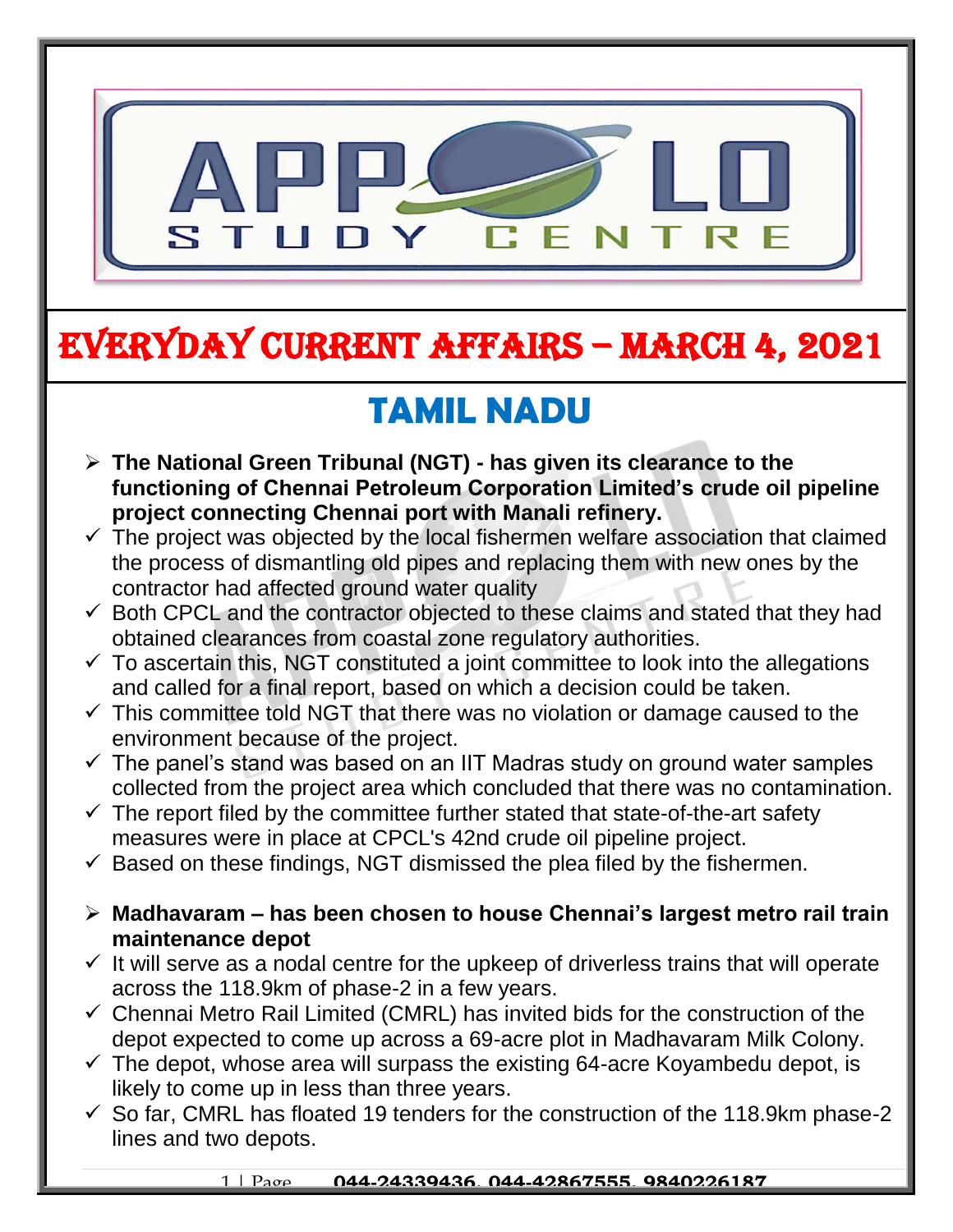- $\checkmark$  In January, CMRL invited bids for the construction of a depot at Poonamallee, which will maintain the fleet operated on the Lighthouse-Poonamallee corridor-4.
- $\checkmark$  CMRL plans to procure 70 of the 112 driverless trains for the 118.9km phase-2, while the rest will be operated on lease.
- $\checkmark$  The depot will handle all major repair and maintenance work.
- $\checkmark$  With two depots planned in phase-2, CMRL will have a total of four depots, including ones at Koyambedu and Wimco Nagar.
- **An apartment complex in Velachery - has won the green award for the year 2019 by TNPCB for best solid waste management and rain water harvesting practices.**
- $\checkmark$  The chief minister will present the award at the secretariat at a later date.
- $\checkmark$  The Green award was won by Malles Arcadiaa at AGS Colony, which houses more than 120 families.
- $\checkmark$  The complex has started using rain water harvesting to fulfill its requirement of at least 90,000 litres of water per day to serve every apartment.
- $\checkmark$  The residents also put in place a sound solid waste management practice.

### **NATIONAL**

 **President Ram Nath Kovind - was administered the first dose of the Covid-19 vaccine at the Army's Research and Referral Hospital in New Delhi on March 3**



- $\checkmark$  After getting vaccinated, the President urged all eligible citizens to get vaccinated.
- $\checkmark$  The government has lifted the time restriction to boost the speed of vaccination.
- $\checkmark$  People can now get vaccinated 24x7 according to their convenience
- $\checkmark$  Initially, only those private hospitals that were empanelled under Ayushman Bharat, CGHS and state health insurance scheme were involved in Covid vaccination.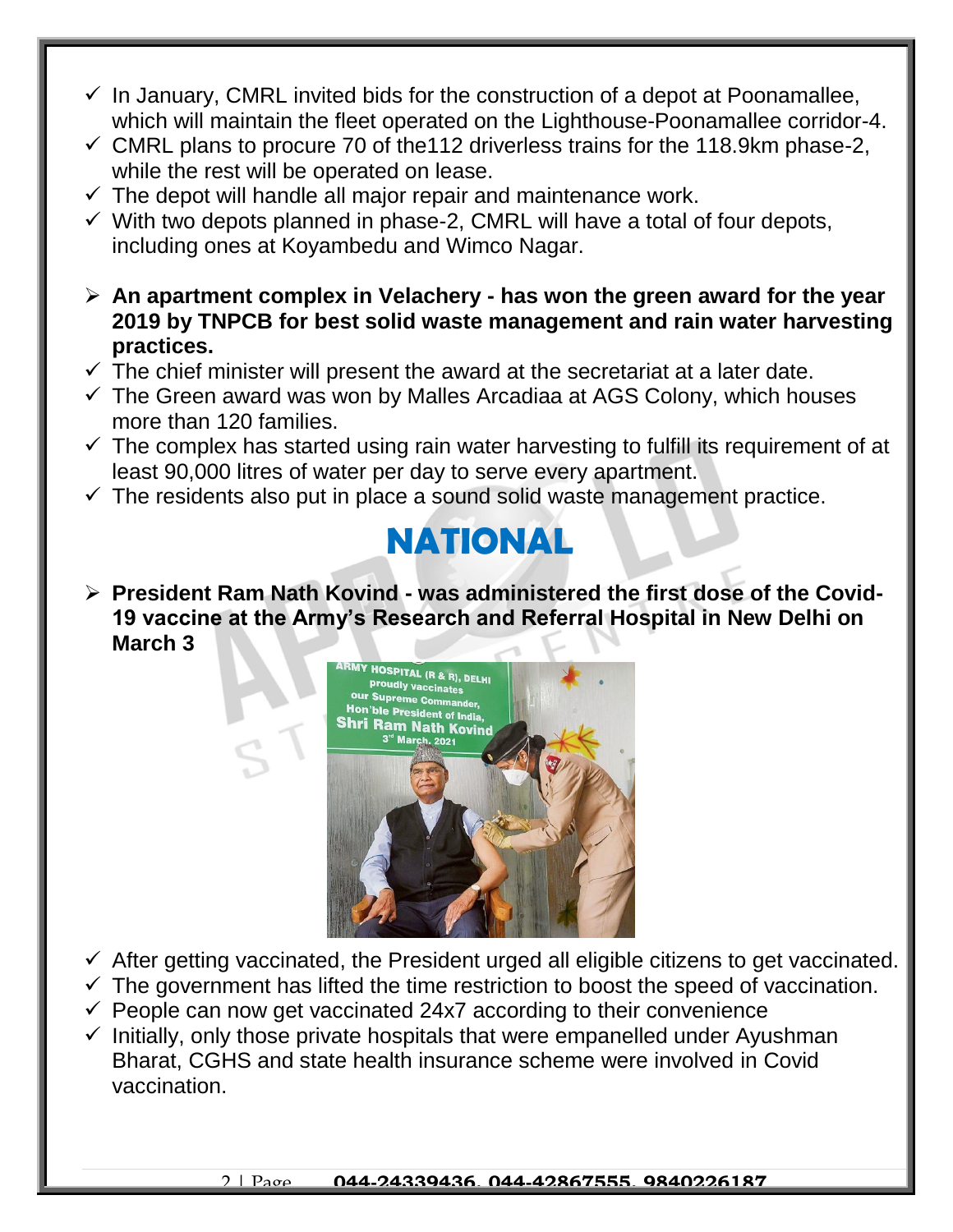- $\checkmark$  The government also relaxed the 9am to 5pm slot for sessions and instead allowed hospitals to organise sessions beyond 5pm with flexibility on the Co-Win platform to facilitate the same.
- $\checkmark$  The second phase of vaccinations is being extended to people aged above 60 and between 45-60 with specified co-morbidities increasing risk from the infection
- **Covaxin, India's first indigenous coronavirus vaccine - has demonstrated nearly 81% efficacy in preventing Covid-19 after the second dose in those without prior infection**
- $\checkmark$  This was revealed by the results of interim Phase 3 trials on March 3
- $\checkmark$  This interim efficacy trend puts Covaxin on par with other global front-runner vaccines
- $\checkmark$  Covaxin is developed by Bharat Biotech in association with the Indian Council for Medical Research (ICMR)
- $\checkmark$  The results are evaluated by an independent data safety and monitoring board
- $\checkmark$  Covaxin demonstrated significant immunogenicity against the rapidly emerging variants across a wide range of age groups



- $\checkmark$  Meanwhile, the Centre has allowed 24x7 vaccinations at hospitals with surplus capacity and resources
- $\checkmark$  According to the Hyderabad-based vaccine maker, the inclusion of the Algel-IMDG adjuvant in the vaccine enhances T-cell immune responses to Covid-19, leading to long-term protection.
- $\checkmark$  The 80.6% efficacy figure was arrived at after 43 cases of Covid-19 were reported among the 25,800 phase 3 trial participants.
- $\checkmark$  The volunteers participating in the phase 3 efficacy study, touted as the largest such study in India so far, are aged between 18 and 98 years.
- $\checkmark$  These include 2,433 participants over the age of 60 and 4,500 volunteers with comorbidities.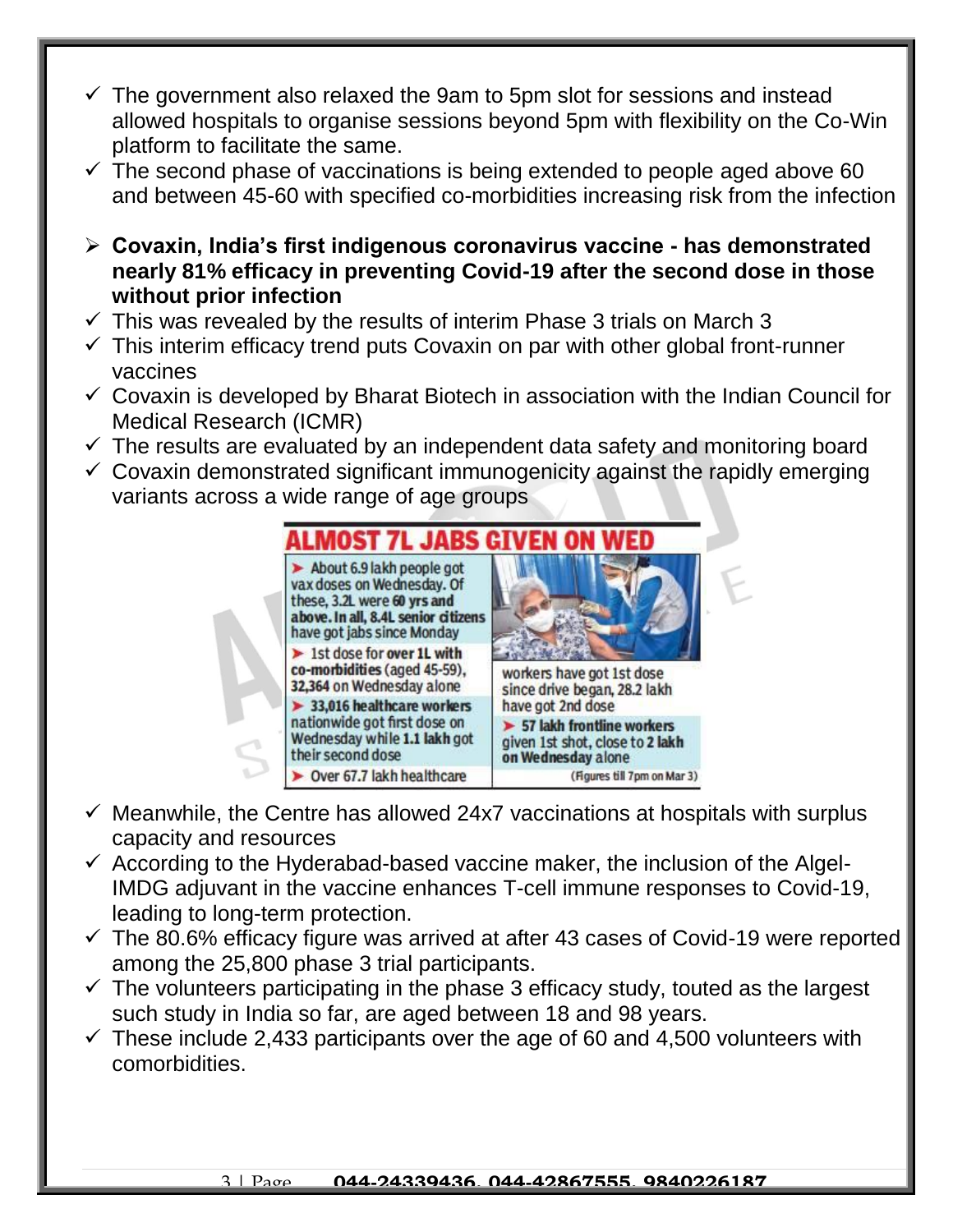- **The National Association of Software and Service Companies (Nasscom) – is planning to launch 'AI Game Changers' program to promote artificial intelligence (AI)-led innovation across the country**
- $\checkmark$  It is being run in collaboration with Microsoft, the innovation partner
- $\checkmark$  The program was launched under the "AI for India" Mission.
- $\checkmark$  It will help in recognizing the innovators for their successful AI implementation at the Xperience AI Summit of NASSCOM.
- $\checkmark$  The summit will serve as a platform for the start-ups, academia, governments, enterprises and NGOs to showcase their AI based products & solutions.

## **INDIA AND OTHER COUNTRIES**

- **India and Norway - will jointly conduct marine spatial planning (MSP) in Lakshadweep and Puducherry**
- $\checkmark$  This will ensure that human activities at sea take place in an efficient, safe, and sustainable manner in areas such as energy, transportation, fisheries, aquaculture, tourism etc.,
- $\checkmark$  The marine spatial planning is globally identified as a tool for sustainable and integrated ocean management.
- $\checkmark$  It is also one of the key areas of work in India's proposed 'Blue Economy' policy.
- $\checkmark$  The MSP is part of the Indo-Norway integrated ocean initiative under the memorandum of understanding (MoU) signed between the two countries in 2019.
- $\checkmark$  Lakshadweep and Puducherry have been identified as pilot sites for the project
- $\checkmark$  The marine spatial planning initiative will be implemented by the Ministry of Earth Sciences through National Centre for Coastal Research (NCCR) for India.
- $\checkmark$  The NCCR had earlier developed coastal management plans for Chennai, Goa, and Gulf of Kachchh.
- **Air Chief Marshal R K S Bhadauria - is now in Colombo to take part in the 70th anniversary celebrations of the Sri Lankan Air Force**



- $\checkmark$  The event will also include aerobatics by the aircraft "Suryakiran" and helicopter "Sarang" teams as well as a flying display by the Tejas fighter of the IAF.
- $\checkmark$  The IAF chief arrived in Colombo on March 3 for a two-day visit on an invitation from his Sri Lankan counterpart Air Marshal Sudarshana Pathirana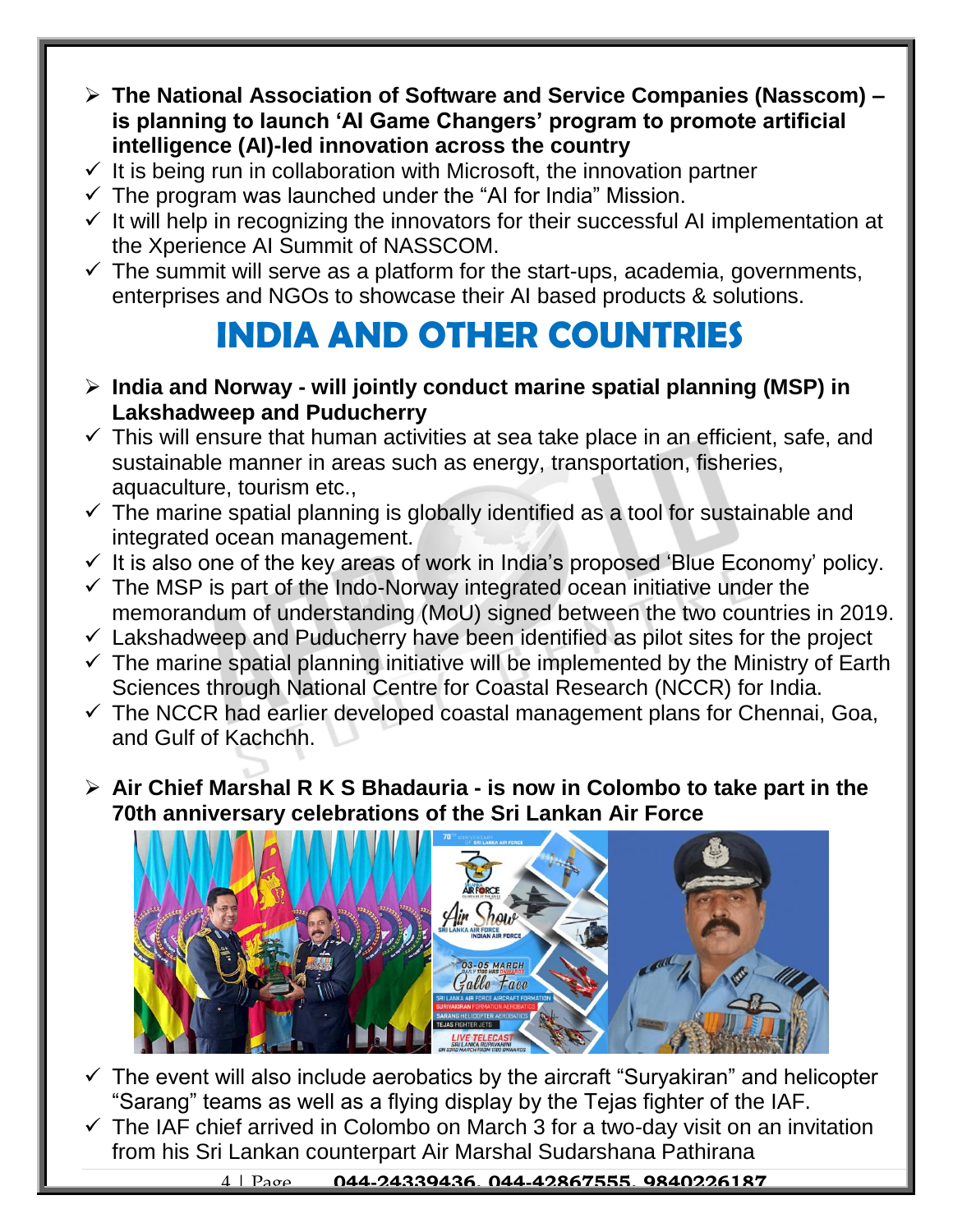- $\checkmark$  He will also hold discussions on measures to further bolster defence cooperation between the two countries.
- **On March 2, India - opened a first-of-its-kind 'Energy Office' in Moscow to coordinate the energy investments with Russia**



- $\checkmark$  The office represents five Indian government oil and engineering companies ONGC Videsh, IndianOil, GAIL, Oil India and Engineers India
- $\checkmark$  It aims to present a common interface for expanding cross-investments in the energy sector.
- $\checkmark$  The office was inaugurated by petroleum secretary Tarun Kapoor
- $\checkmark$  The strategic tie-up between India and Russia could help both the countries to mutually support each other in their projects
	- $\checkmark$  Earlier, Russia called for Indian oil majors to participate in the Vostok project in the Arctic
	- $\checkmark$  Further, India is looking for buyers for India's second largest state-run oil refiner and fuel retailer Bharat Petroleum.
- $\checkmark$  Russia is a major oil producer in the Opec-Plus grouping and one of the world's largest gas producers, while India is the world's third-largest oil consumer
- $\checkmark$  The idea of opening the energy office was first suggested by oil minister Dharmendra Pradhan when he was in Russia around the time of the Prime Minister's September 2019 visit to Vladivostok as the chief guest at the Eastern Economic Forum

### **CONFERENCES & SUMMITS**

 **Prime Minister Narendra Modi – will address the top-level combined commanders' conference (CCC) to be held this week**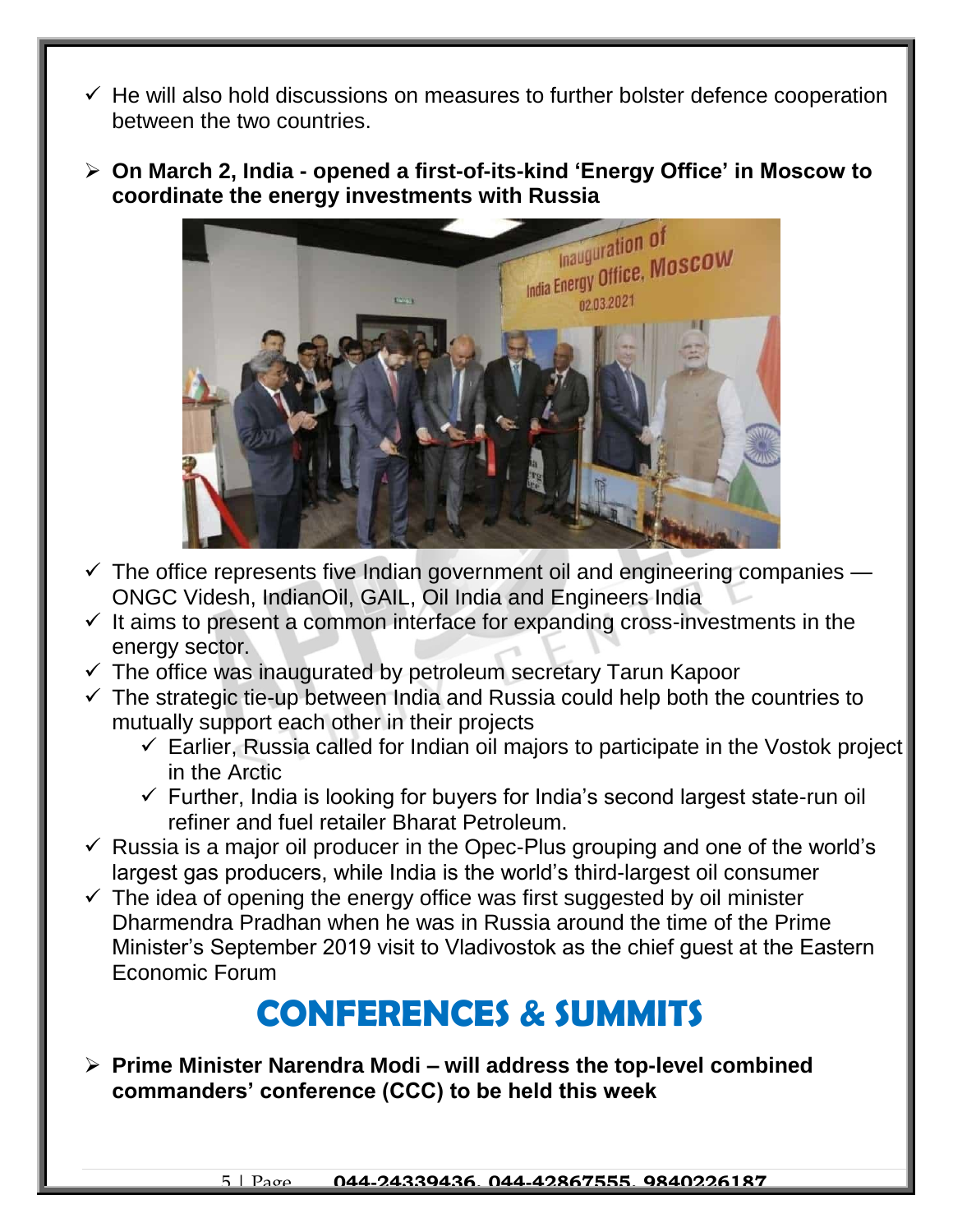- $\checkmark$  The CCC will witness the participation of all top commanders of the Army, Navy and IAF at Kevadia in Gujarat near Sardar Patel's Statue of Unity from March 4 to 6.
- $\checkmark$  The PM will review the operational situation on the China and Pakistan fronts as well as the progress towards setting up tri-Service integrated commands and structures during the CCC
- $\checkmark$  The JCOs, NCOs (junior-commissioned and non-commissioned officers) and other ranks are included this year for a session on 'Morale and Motivation' as an innovative step
- $\checkmark$  The PM will interact with them during the session on March 6, and listen to their views on morale and motivation in the military and the day-to-day functioning on the ground in the three Services
- $\checkmark$  Since taking over as the PM in 2014, PM Modi has pushed for the armed forces to organise meets like the CCC on warships at sea, military cantonments or airbases, instead of restricting them to New Delhi only.
- $\checkmark$  Consequently, the CCC was held on aircraft carrier INS Vikramaditya off Kochi in 2015
- $\checkmark$  Later, it was conducted at the Indian Military Academy at Dehradun in 2017 and the Jodhpur airbase in 2018.
- $\checkmark$  The CCC will also take place ahead of the impending creation of two unified tri-Service commands in the shape of the "functional" Air Defence Command (ADC) and the "geographical" Maritime Theatre Command (MTC) this year.
- $\checkmark$  The two new unified commands are part of the biggest-ever military restructuring plan to build integrated land-air-sea warfighting machinery within budgetary constraints.
- $\checkmark$  As of now, India has as many as 17 single-service commands (Army 7, IAF 7 and Navy 3).
- $\checkmark$  The only two existing tri-Service commands came up after the 1999 Kargil conflict.
- $\checkmark$  The Andaman & Nicobar Command was set up as a "geographical" command in October 2001, while the "functional" Strategic Forces Command to handle the country's nuclear arsenal came up in January 2003.
- **The International Kindness Festival (IKF) - will be held virtually from March 5 to 7**
- $\checkmark$  The three-day event is an international symposium on the science, politics, ethics and practicality of everyday kindness.
- $\checkmark$  The festival highlights various facets of kindness, breaking stereotypes and the existing perceptions of kindness, philanthropy and charity
- $\checkmark$  It will feature various eminent speakers including Stephen McGown, who is the longest-held Al-Qaeda captive, actor-producer Abhishek Bachchan, poet and teaching artist Anthony Febo and philanthropist Tim Disney
- $\checkmark$  The festival is organized by Mahima Poddar, founder of The Kindness Foundation in October 2019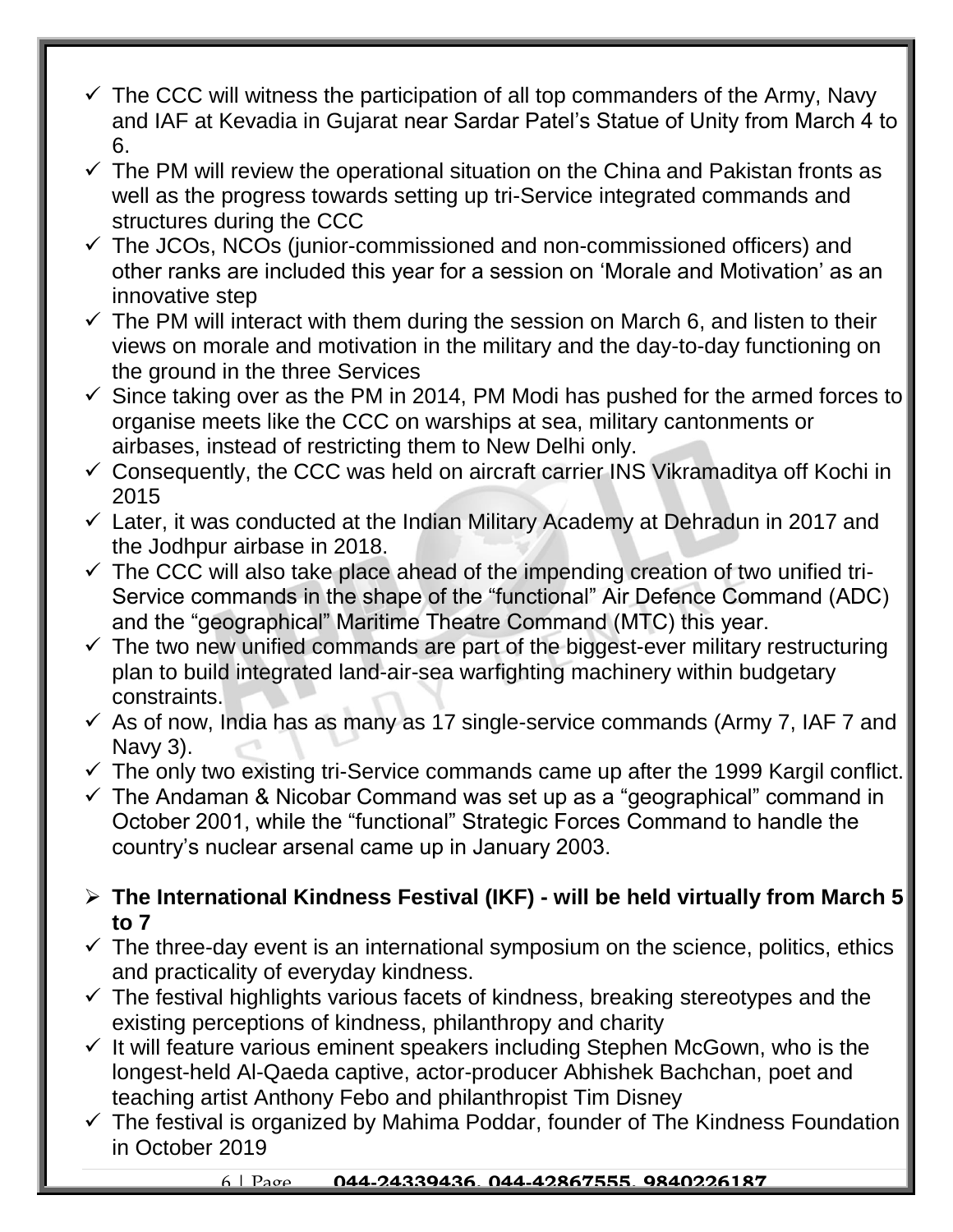

- $\checkmark$  She established the Kindness Week, which is observed every year since 2018 during the Valentine's week
- $\checkmark$  By 2020, Kindness Week had more than 40 partners across three cities -Chennai, Pune and Hyderabad.
- $\checkmark$  This is the first time that the IKF is being held.
- $\checkmark$  The topics are divided under three main themes -- global, local and self.
- $\checkmark$  The festival will also feature a virtual art showcase, daily online auctions and mentorship cells.

## **ECONOMY**

- **Adani Group - has signed an agreement to acquire a 31.5% stake in Gangavaram Port from private equity firm, Warburg Pincus for ₹1,954 crore**
- $\checkmark$  Adani Group is planning to take control of Gangavaram Port in Andhra Pradesh as it looks to strengthen its position as the country's largest port operator.
- $\checkmark$  The enterprise is in discussions with its promoter to purchase their 58.1% interest.
- $\checkmark$  Gangavaram promoter D V S Raju's stake is worth Rs 3,662 crore.
- $\checkmark$  The Andhra Pradesh government owns the balance 10.4% stake in Gangavaram
- $\checkmark$  Gangavaram is the second-largest non-major port in the state with a 64-million-MT capacity.
- $\checkmark$  The acquisition expands Adani's market share to 30% across 12 locations in India.
- $\checkmark$  Owned by business tycoon Gautam Adani, the \$13-billion enterprise controls Mundra Port, the country's largest, in Gujarat.
- $\checkmark$  The Gangavaram deal follows Adani's purchase of Dighi Port in Maharashtra last month.
- $\checkmark$  Gangavaram, which handles both dry and bulk commodities including coal, iron ore, sugar, steel, generated a profit of ₹516 crore on a revenue of ₹1,082 crore in FY20.
- $\checkmark$  The port's operating profit margin was 59% in the same period.
- Gangavaram, according to Adani, is debt-free with cash balance of over ₹500 crore.